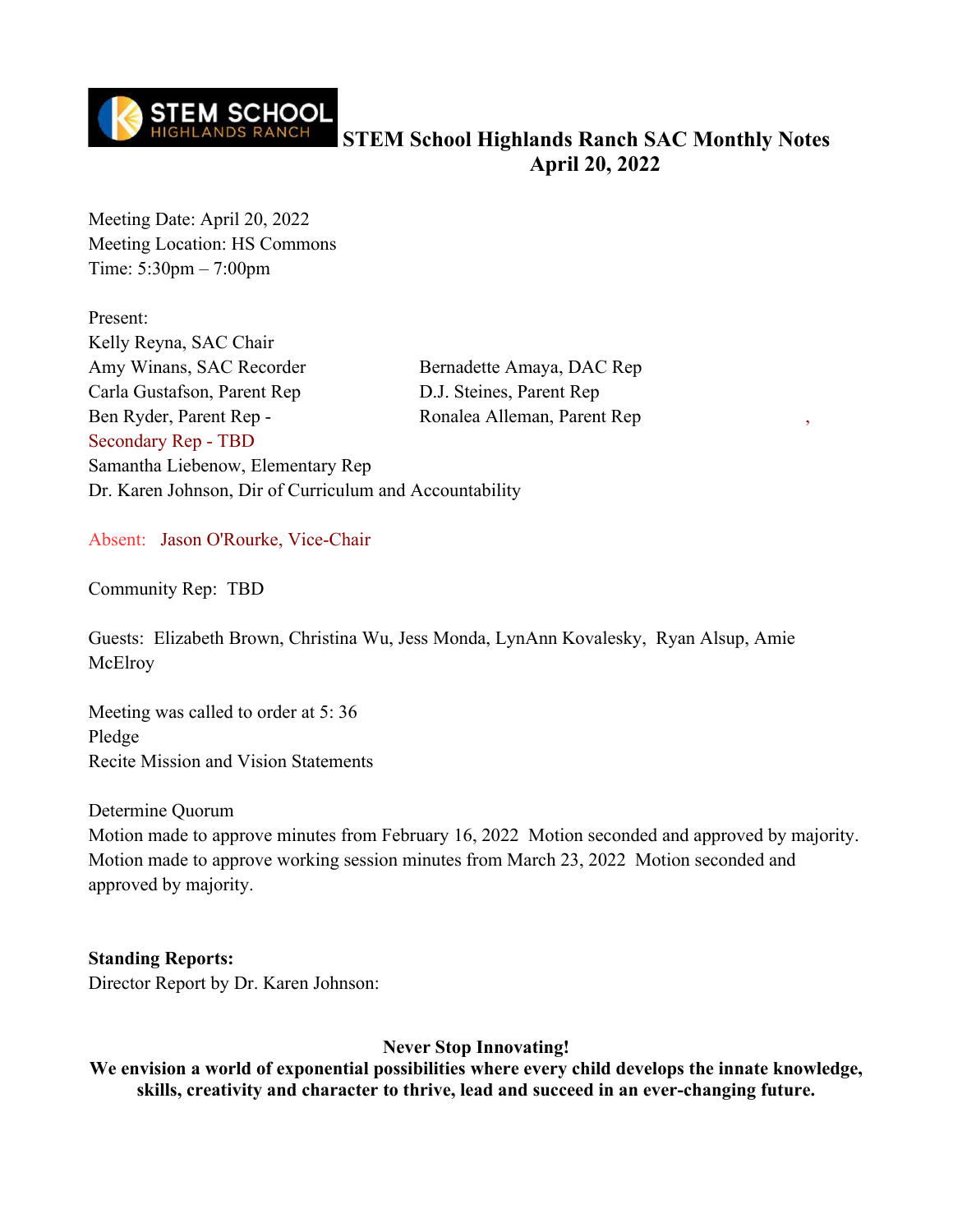

# **STEM School Highlands Ranch SAC Monthly Notes April 20, 2022**

UIP Updates: State changed timeline. Due each fall for that fall and the following year. Currently on a 2 year cycle. Now due August to the district and live in September. We are good for 22-23 but will need to submit for fall 23-24. Briefly went over the process.

Parent Survey: administered in Dec. Now time for a End Of Year (EOY) survey. Goal to release the first week in May. Discussion about a possible subcommittee. Need a test survey before sending it out.

Going to make sure the end time is 11:59 pm

Update for Master Schedule: Still have a small declining enrollment mostly secondary. Deep dive in to master schedule. Few part time cuts to staff. Majority are working out need to cut 3 positions. Right on track on staffing matching student numbers.

Chinese program has been cut

Chin 3 and 4 and AP can go online or some other arrangement.

Around 30 student are full time off campus

The STEM completely online option most likely won't happen next year due to lack on interest

ED Introduction: LynAnn Kovelsky (interim) Specials for next year in elementary...the winners were Technology and Fine Arts

Teacher Report: Elementary: Samantha Liebenow Starting to plan end of year events Lot of field trips Elementary wide art project going on,

Secondary: no report

DAC Report: Bernadette Amaya Feb was winter forum Scott Cypers keynote speaker – can go to DAC website to watch it

# **Never Stop Innovating!**

**We envision a world of exponential possibilities where every child develops the innate knowledge, skills, creativity and character to thrive, lead and succeed in an ever-changing future.**